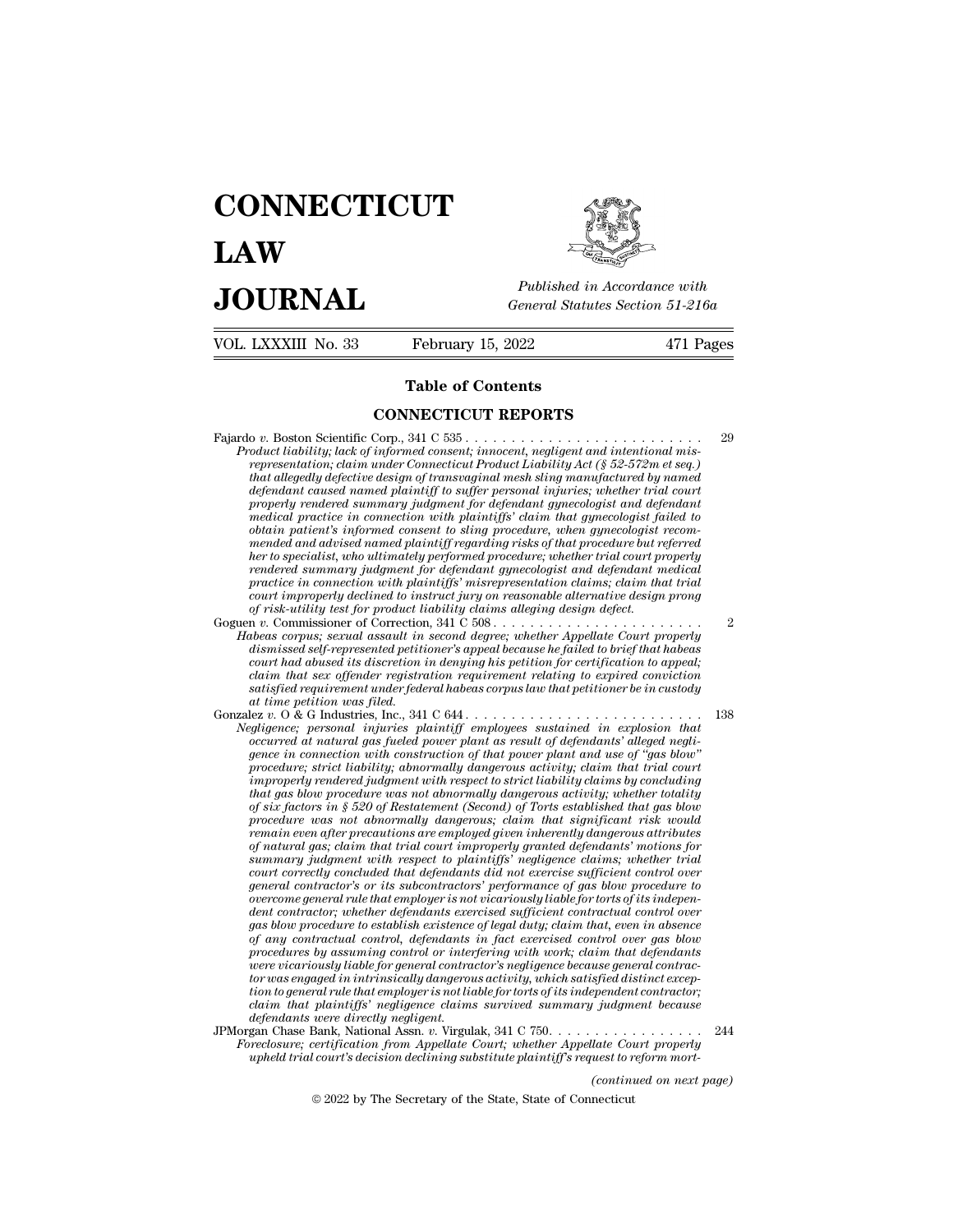*gage deed executed by defendant property owner to reference fact that it was given*<br>to secure note executed by defendant's husband; whether absence of finding by<br>trial court that parties intended mortagge deed signed by d *to secure note is secured by defendant property owner to reference fact that it was given*<br>*to secure note executed by defendant property owner to reference fact that it was given<br>trial court that parties interabel mortga* Page ii **that court that CONNECTICUT LAW JOURNAL** February 15, 2022<br> *gage deed executed by defendant property owner to reference fact that it was given*<br> *to secure note executed by defendant's husband; whether absence of was commetation in the commetation commetation is a compared to secure note executed by defendant property owner to reference fact that it was given to secure note executed by defendant's husband; whether absence of findi* gage deed executed by defendant property owner to reference fact that it was given<br>to secure note executed by defendant's husband; whether absence of finding by<br>trial court that parties intended mortgage deed signed by def *gage deed executed by defendant property owner to reference fact that it was given<br>to secure note executed by defendant's husband; whether absence of finding by<br>trial court that parties intended mortgage deed signed by de Appel deed executed by defendant property owner to reference fact that it was given*<br>to secure note executed by defendant's husband; whether absence of finding by<br>trial court that parties intended mortgage deed signed by gage deed executed by defendant property owner to reference fact that it was given<br>to secure note executed by defendant's husband; whether absence of finding by<br>trial court that parties intended mortgage deed signed by def *note executed by defendant's husband; whether absence of finding by* trial court that parties intended mortgage deed signed by defendant to secure note was clearly erroneous; claim that, because mortgage deed referenced n *und court that parties intended mortgage deed signed by defendant to secure note* was clearly erroneous; claim that, because mortgage deed referenced note with same amount as note that defendant is husband signed, note mu *diameter and in same amount as note that defendant's husband signed, note* with same date and in same amount as note that defendant's husband signed, note must be note defendant agreed to secure when she executed mortgage *poraneouslame date and in same amount as note that defendant agreed to secure when she executed by appellate Court properly upheld trial court's determining Appellate was proper equitable rundisputed that defendant entere* must be note defendant agreed to secure when she executed mortgage deed; whether<br>Appellate Court properly upheld trial court's determination that substitute plaintiff<br>was not enittled to foreclose mortgage because defendan *Appellate Court properly upheld trial court's determination that substitute plaintiff*<br>was not entitled to foreclose mortgage because defendant was not borrower on<br>note; claim that foreclosure was proper equitable relief *unds not entitled to foreclose mortgage because defendant was not borrower on*<br> *undisputed that defendant entered into mortgage transaction and common sense<br>
undisputed that defendant entered into mortgage transaction an* 

- *note; claim that foreclosure was proper equitable relief on grounds that it was*<br>*undisputed that defendant entered into mortgage transaction and common sense<br>dictated that she intended her property interest to serve as s erly granted that defendant entered into mortgage transaction and common sense*<br>*endicated that she intended her property interest to serve as security for note contem-<br>poraneously executed by defendant's husband.*  $\alpha$  *in of insurer's replacement obligation pursuant to statute (§ 38a-316e (a)) was ques*poraneously executed by defendant's husband.<br> *tion is complemential instant* complement in the resolved is the resolved in the concerning claim<br> *time homeowners insurance policy; whether trial court abused its discretion* XIass *v*. Liberty Mutual Ins. Co., 341 C 735<br>
Application to compel appraisal to resolve dispute between parties concerning claims<br>
under homeoweres insurance policy; whether trial court abused its discretion in<br>
denying *Application to compel appraisal to resolve dispute between parties concerning claim*<br> *ander homeowners insurance policy; whether trial court abused its discretion in*<br> *denying plaintiff's motion to compel appraisal; cla free in the measures insurance policy; whether trial court abused its discretion in*<br>*fenying plaintiff's motion to reargue and reconsider; whether trial court improp-*<br>*free pranted plaintiff's motion to compel appraisal*
- *denying plaintiff's motion to reargue and reconsider; whether trial court improperly granted plaintiff's motion to compel appraisal; claim that dispute as to extent of insurer's replacement obligation pursuant to statute that Appellate Court improperly approaisal; claim that dispute as to extent* of insurer's replacement obligation pursuant to statute (§ 38a-316e (a)) was question of coverage to be resolved by court before insurance appro *tof insurer's replacement obligation pursuant to statute (§ 38a-316e (a)) was question of coverage to be resolved by court before insurance appraisal could proceed.<br>*  $v$ *. Madison Beach Hotel, LLC, 341 C 702<br>
<i>timg*, perma *use of hotel property; whether* Crabtree Realty Co. *v.* Planning & Zoning Commission *(82 Conn. App. 559) supported trial court's determination; whether trial court applied incorrects on strip of land in town park that was adjacent to property*<br>*applied incorrects on strip of land in town park that was adjacent to property*<br>*applied that Appellate Court improperty applied plenary rev differed transits on strip of land in town park that was adjacent to property* on which defendants' hotel was situated; certification from Appellate Court; claim that Appellate Court improperly applied plenary review to t on which defendants' hotel was situated; certification from Appellate Court; claim<br>that Appellate Court improperly applied plenary review to trial court's determina-<br>tion that hotel's use of park for concerts illegally exp *that Appellate Court improperty applied plenary review to trial court's determination that hotel's use of park for concerts illegally expanded hotel's nonconforming use of hotel property; whether Crabtive Realty Co. v. P is a geoff hotel property; whether Crabtree Realty Co. v. Planning & Zoning Commission*<br>
(82 *Conn. App. 559) supported trial court's determination; whether trial court*<br> *applied incorrect legal standard; claim that Appe* use of hotel property; whether Crabtree Realty Co. v. Planning & Zoning Commission<br>
(82 Conn. App. 559) supported trial court's determination; whether trial court<br>
applied incorrect legal standard; claim that Appellate Cou *(82 Conn. App. 559) supported trial court's determination; whether trial court applied incorrect legal standard; claim that Appellate Court misapplied actual use doctrine in concluding that concerts were permitted use of court in convect legal standard; claim that Appellate Court misapplied actual use*<br>doctrine in concluding that concerts were permitted use in park; claim that Appel-<br>late Court incorrectly concluded that town zoning regul
- *bactrine in concluding that concerts were permitted use in park; claim that Appelate Court incorrectly concluded that town zoning regulations, which limited use of park to all active and passive recreational purposes, per hate Court incorrectly concluded that town zoning regulations, which limited use*<br>of park to all active and passive recreational purposes, permitted holding of concerts<br>in park.<br>v. Bristol Hospital, Inc., 341 C 772<br>v. Bri *letters with all active and passive recreational purposes, permitted holding of concerts*<br> *in park.*<br> *letters with Hospital, Inc., 341 C 772*<br> *letters with her complaints of suit statute (§ 52-592); claim that trial*<br> *atterney in park.*<br> *atterney atterney accidental failure of suit statute (§ 52-592); claim that trial*<br> *adical malpractice; accidental failure of suit statute (§ 52-592); claim that trial*<br> *court erred in concluding th that established requirements for legally sufficient medical opinion letters was malpractice; accidental jailure of suit statute (§ 52-592); claim that trial court erred in concluding that § 52-592 did not save plaintiff's otherwise time barred action because her first medical malpractice action was d ground erred in conclude barred action because*<br>*barred action because*<br>*letters with her complet<br>attorney's lack of knows<br>that established requinistake, inadvertence<br>gross negligence.<br>b. Lopez, 341 C 793...<br>blation of pr* barred action because her first medical malpractice action was dismissed due to<br>her attorney's gross negligence for failing to file legally sufficient medical opinion<br>letters with her complaint; whether plaintiff met her b *Pierre attorney's gross negligence for failing to file legally sufficient medical opinion*<br> *Vietner with her complaint; whether plaintiff met her burden of proving that her*<br> *Attorney's lack of knowledge of and failure ing tetters with her complaint; whether plaintiff met her burden of proving that her*<br>attorney's lack of knowledge of and failure to comply with Appellate Court opinions<br>that established requirements for legally sufficien *(continued text page)*<br>*(continued on next page)*<br>*(continued on next page)*<br>*(continued on next page)*

ce or excusable neglect rather than egregious cond<br>
whether evidence was sufficient to support trial court<br>
y possessing airsoft pellet gun, violated terms of his pro<br>
(continued of<br>
CONNECTICUT LAW JOURNAL<br>
(ISSN 87500973 ing that defendant, by possessing airsoft pellet gun, violated terms of his probation<br>(continued on next<br>CONNECTICUT LAW JOURNAL<br>(ISSN 87500973)

Published by the State of Connecticut in accordance with the provisions of General Statutes § 51-216a. CONNECTICUT LAW JOURNAL<br>
(ISSN 87500973)<br>
inecticut in accordance with the provisions of Gener<br>
Commission on Official Legal Publications<br>
Office of Production and Distribution<br>
office of Production and Distribution

**NNECTICUT LAW JOURNAL**<br>
(ISSN 87500973)<br>
cticut in accordance with the provisions of Gener<br>
mmission on Official Legal Publications<br>
Office of Production and Distribution<br>
centra Avenue, Enfield, Connecticut 06082-4453<br>
b CONNECTICUT LAW JOURNAL<br>
(ISSN 87500973)<br>
of Connecticut in accordance with the provisions of General Statu<br>
Commission on Official Legal Publications<br>
Office of Production and Distribution<br>
111 Phoenix Avenue, Enfield, Co (ISSN 87500973)<br>ecticut in accordance with the provisions of Gener<br>ommission on Official Legal Publications<br>Office of Production and Distribution<br>oenix Avenue, Enfield, Connecticut 06082-4453<br>Tel. (860) 741-3027, FAX (860 reordance with the provision<br>on Official Legal Publication<br>roduction and Distribution<br>e, Enfield, Connecticut 06<br>11-3027, FAX (860) 745-21'<br>www.jud.ct.gov<br>zENWAY, *Publications Dire* Rommission on Official Legal Publications<br>
Office of Production and Distribution<br>
Phoenix Avenue, Enfield, Connecticut 06082-4453<br>
Tel. (860) 741-3027, FAX (860) 745-2178<br>
www.jud.ct.gov<br>
RICHARD J. HEMENWAY, *Publications* Office of Production and Distribution<br>
111 Phoenix Avenue, Enfield, Connecticut 06082-4453<br>
Tel. (860) 741-3027, FAX (860) 745-2178<br>
www.jud.ct.gov<br>
RICHARD J. HEMENWAY, *Publications Director*<br> *Published Weekly – Availab* Phoenix Avenue, Enfield, Connecticut 06082-4453<br>
Tel. (860) 741-3027, FAX (860) 745-2178<br>
www.jud.ct.gov<br>
RICHARD J. HEMENWAY, *Publications Director*<br>
Weekly – Available at <u>https://www.jud.ct.gov/lawjourna</u><br>
Syllabuses a

 $\begin{array}{c} \text{www. jud.ct.gov} \\ \text{RICHARD J. HEMENTway, *Publications Director} \\ \text{Weekly -- Available at \underline{https://www.jud.ct.gov/}{\text{Syllabuses and Indices of court opinions by} \\ \text{Enc}\text{ M. LexING. } \text{Reporter of \text{Judicial Decisions} \\ \text{Tel. } (860) 757-2250 \end{array}*$ 

Published Weekly – Available at https://www.jud.ct.gov/lawjournal<br>Syllabuses and Indices of court opinions by<br>ERIC M. LEVINE, Reporter of Judicial Decisions<br>The deadline for material to be published in the Connecticut Law  $\begin{tabular}{l} \bf Syllabuses\ and\ Indices\ of\ court\ opinions\ by\\ \bf Enc\ M.\ LevINE,\ \textit{Reporter of\ Judicial\ Decisions}\\ \bf Tel.\ (860)\ 757-2250\\ \end{tabular}$  <br> The deadline for material to be published in the Connecticut Law Journal is Wednesday at noon for publication on the Tuesday six days later The deadline for material<br>publication on the Tuesday.<br>will be noon on Tuesday.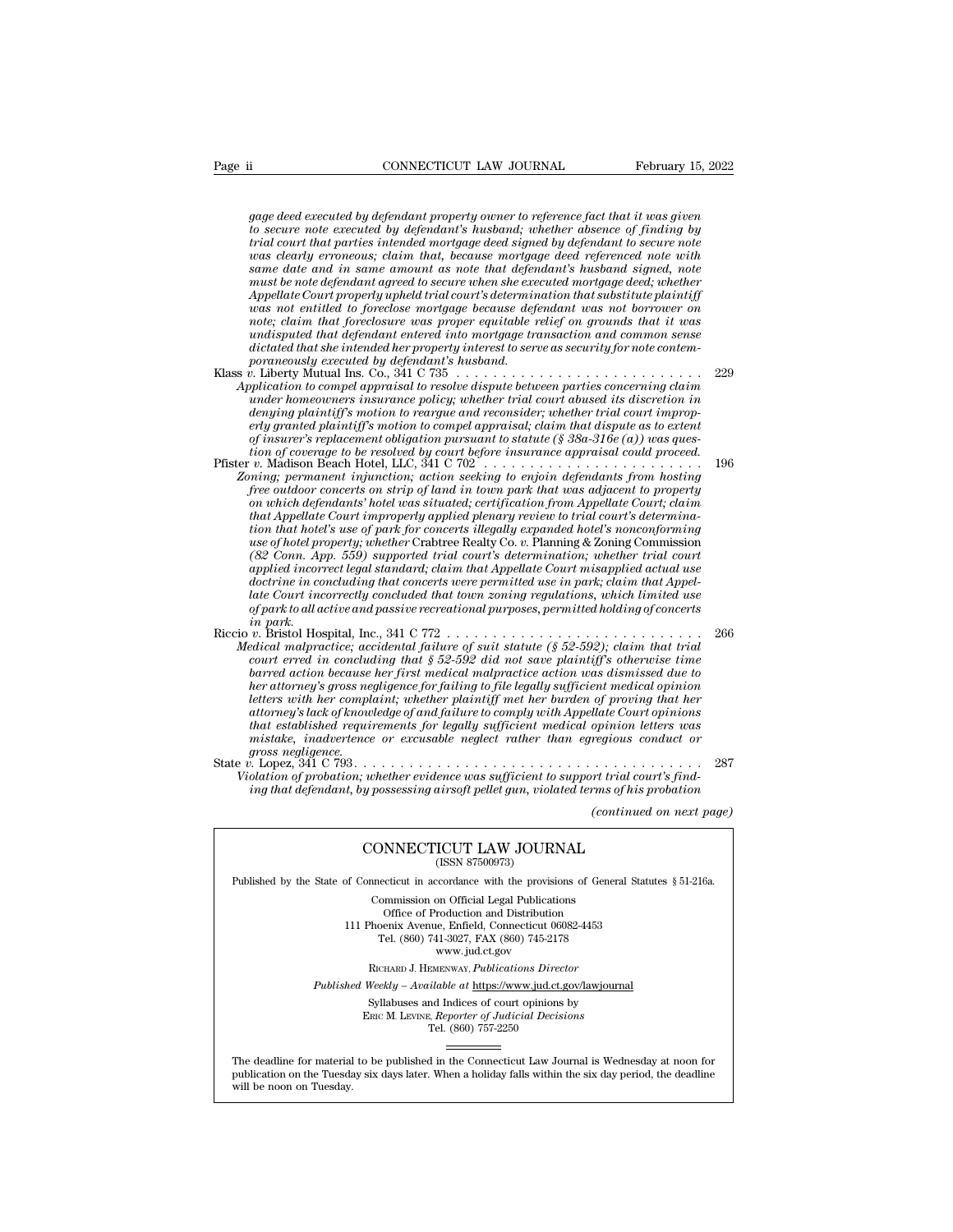*prohibiting him from violating state or federal criminal laws and from possessing*<br>*prohibiting him from violating state or federal criminal laws and from possessing*<br>*any firearm; claim that airsoft pellet gun could not any 15, 2022* **a** *cONNECTICUT LAW JOURNAL Page iii*<br>*aprohibiting him from violating state or federal criminal laws and from possessing*<br>*any firearm; claim that airsoft pellet gun could not be considered firearm withi meaning of statute (§ 53a-3 (19)) that defines firearm as and from possessing*<br>*meaning him from violating state or federal criminal laws and from possessing*<br>*any firearm; claim that airsoft pellet gun could not be consi shoth time is a comment to the probibiting him from violating*<br>*any firearm; claim that airsoj*<br>*shot may be discharged.*<br>*shot may be discharged.*<br>*ank, National Assn. v. Madisor*<br>*rreclosure: bankrunteu: certifi* prohibiting him from violating state or federal criminal laws and from possessing<br>any firearm; claim that airsoft pellet gun could not be considered firearm within<br>meaning of statute (§ 53a-3 (19)) that defines firearm as *meaning of statute* (§ 53a-3  $(19)$ ) that defines firearm as any weapon from which shot may be discharged.

| prohibiting him from violating state or federal criminal laws and from possessing<br>any firearm; claim that airsoft pellet gun could not be considered firearm within<br>meaning of statute (§ 53a-3 (19)) that defines firearm as any weapon from which<br>shot may be discharged. |      |
|--------------------------------------------------------------------------------------------------------------------------------------------------------------------------------------------------------------------------------------------------------------------------------------|------|
|                                                                                                                                                                                                                                                                                      | 303  |
| Foreclosure; bankruptcy; certification from Appellate Court; claim that Appellate                                                                                                                                                                                                    |      |
| Court, in affirming trial court's judgment of strict foreclosure, improperly treated                                                                                                                                                                                                 |      |
| defense to foreclosure action as being same as claims and counterclaims, which                                                                                                                                                                                                       |      |
| are property of bankruptcy estate that must be disclosed in bankruptcy proceeding;<br>appeal dismissed on ground that certification was improperly granted.                                                                                                                          |      |
|                                                                                                                                                                                                                                                                                      | -309 |
| <b>CONNECTICUT APPELLATE REPORTS</b>                                                                                                                                                                                                                                                 |      |
| Negligence; fraud; nuisance; fraudulent misrepresentation; breach of contract; viola-<br>tions of Common Interest Ownership Act (CIOA) (§ 47-200 et seq.); statute of                                                                                                                | 54A  |

*Negled dismissed on ground that certification was improperly granted.*<br>
In a 341 Cumulative Table of Cases<br> **Negligence; fraudulent misrepresentation; breach of contract; viola-**<br> *Negligence; fraud, nuisance; fraudulent tions of Common Interest Ownership Act (CIOA) (§ 47-200 et seq.); statute of limitations; whether trial court properly concluded that plaintiff's claims brought* **CONNECTICUT APPELLATE REPORTS**<br> *pursuant to CIOA were based by three year tort statute of contract, viola-<br>
ions of Common Interest Ownership Act (CIOA) (§ 47-200 et seq.); statute of<br>
limitations; whether trial court p in statute (§ 52-577); claim that trial court incorrectly determined that plaintiff's claims did not source in the missance; fraudulent misrepresentation; breach of contract, violations of Common Interest Ownership Act (CIOA) (§ 47-200 et seq.); statute of limitations; whether trial court properly conclude limitations; whether trial court in the set of contract; violations; of Common Interest Ownership Act (CIOA) (§ 47-200 et seq.); statute of tions of Common Interest Ownership Act (CIOA) (§ 47-200 et seq.); statute of tim sufficiently supported by reach missure in the clearly Act* (CIOA) (§ 47-200 et seq.); statute of the mistions; whether trial court properly concluded that plaintions; whether trial court properly concluded that plaintiff *date on which the trial court properly concluded that plaintiffs claims brought imitations; whether trial court properly concluded that plaintiffs claims brought pursuant to CIOA were barred by three year tort statute of dimitations; whether trial court property concluded that plaintiff's claims brought* pursuant to CIOA were barred by three year tort statute of limitations codified in statute (§ 52-577); claim that trial court incorrectl pursuant to CIOA were barred by three year tort statute of lumitations codified<br>in statute (§ 52-577); claim that trial court incorrectly determined that plaintiff's<br>claims did not sound in contract and that § 52-577 was a *in statute (§ 52-577); clarm that trial court incorrectly determined that plaintyf's*<br>claims did not sound in contract and that § 52-577 was appropriate statute of<br>limitations; whether trial court's factual findings and l *limitations; whether trial court's factual findings and legal conclusions were* sufficiently supported by record and were not clearly erroneous; whether closing date on which plaintiff came into possession of condominium *barred by recepter trading conclusions were*<br> *barred by record and were not clearly erroneous; whether closing<br>
defective foundation was date on which statute of repose period began to run;<br>
whether trial court properly date on which plaintiff came into possession of condominium unit with allegedly defective foundation was date on which statute of repose period began to run; whether trial court properly concluded that doctrine of equitab* aate on which plaintiff came into possession of condominium unit with allegeaty<br>defective foundation was date on which statute of repose period began to run;<br>whether trial court properly concluded that doctrine of equitabl defective foundation was date on which statute of repose period began to run;<br>whether trial court properly concluded that doctrine of equitable estoppel did<br>not preclude defendant from asserting its statute of limitations Final country of the defendant from a sserting its statute of limitations defense; whether<br>plaintiff's claim that trial court improperly concluded that nuisance claims were<br>harred by statute of limitations was adequately b *plaintiff's claim that trial court improperly concluded that nuisance claims were* 

| plaintiff's claim that trial court improperty concluded that nuisance claims were<br>barred by statute of limitations was adequately briefed and properly preserved                                                                                                                                                                                                                                                                                                                                                                                                                                                                                                     |      |
|-------------------------------------------------------------------------------------------------------------------------------------------------------------------------------------------------------------------------------------------------------------------------------------------------------------------------------------------------------------------------------------------------------------------------------------------------------------------------------------------------------------------------------------------------------------------------------------------------------------------------------------------------------------------------|------|
| for appellate review.                                                                                                                                                                                                                                                                                                                                                                                                                                                                                                                                                                                                                                                   |      |
|                                                                                                                                                                                                                                                                                                                                                                                                                                                                                                                                                                                                                                                                         | 144A |
| Icelo-Hernandez v. Commissioner of Correction (Memorandum Decision), 210 CA 905                                                                                                                                                                                                                                                                                                                                                                                                                                                                                                                                                                                         | 143A |
|                                                                                                                                                                                                                                                                                                                                                                                                                                                                                                                                                                                                                                                                         | 3A   |
| Termination of parental rights; claim that trial court improperly found that Depart-<br>ment of Children and Families made reasonable efforts to reunify respondent<br>father with minor child; whether trial court properly found that father was unable<br>or unwilling to benefit from reunification efforts; adoption of trial court's well<br>reasoned decision as proper statement of facts and applicable law on issues.                                                                                                                                                                                                                                         |      |
|                                                                                                                                                                                                                                                                                                                                                                                                                                                                                                                                                                                                                                                                         | 125A |
| Negligence; motion to open judgment of nonsuit; whether trial court abused its<br>discretion in concluding that it lacked statutory (§ 52-212) authority to consider<br>plaintiff's motion to open because plaintiff filed motion without affidavit required<br>by $\S 52-212$ (c); whether affidavit filed more than four months following judgment<br>of nonsuit satisfied substantive requirements of $\S 52-212$ ; claim that trial court<br>erred in applying standard in § 52-212 for opening judgments upon default or<br>nonsuit, as opposed to statutory (§ 52-212a) standard for opening civil judgments.                                                     |      |
|                                                                                                                                                                                                                                                                                                                                                                                                                                                                                                                                                                                                                                                                         | 143A |
| O'Donnell v. AXA Equitable Life Ins. Co., 210 CA $662$<br>Breach of contract; whether trial court properly concluded that amended complaint<br>was not materially different from original complaint and, therefore, that plaintiff<br>failed to file new pleading pursuant to applicable rule of practice (§ 10-44); whether<br>plaintiff waived his right to appeal trial court's ruling striking amended com-<br>plaint; whether trial court properly granted defendant's motion for entry of judg-<br>ment or, alternatively, to strike sole count of amended complaint.<br>Puteri v. Governor's Ridge Assn., Inc. (See Canner v. Governor's Ridge Assn., Inc.), 210 | 84A  |
|                                                                                                                                                                                                                                                                                                                                                                                                                                                                                                                                                                                                                                                                         | 54A  |
| Petition for new trial; arson in second degree; conspiracy to commit criminal mis-<br>chief in first degree; conspiracy to commit burglary in first degree; claim that<br>trial court improperly denied petition for new trial; whether appeal should have<br>been dismissed due to petitioner's failure to comply with statutory certification<br>requirement (§ 54-95 (a)) prior to commencing appeal.                                                                                                                                                                                                                                                                | 136A |
|                                                                                                                                                                                                                                                                                                                                                                                                                                                                                                                                                                                                                                                                         | 108A |
| Wrongful termination of employment; motion for attorney's fees; claim that trial<br>court improperly failed to apply lodestar method in calculating amount of attor-<br>ney's fees; claim that trial court erred in awarding any attorney's fees to plaintiff;                                                                                                                                                                                                                                                                                                                                                                                                          |      |
| (continued on next page)                                                                                                                                                                                                                                                                                                                                                                                                                                                                                                                                                                                                                                                |      |